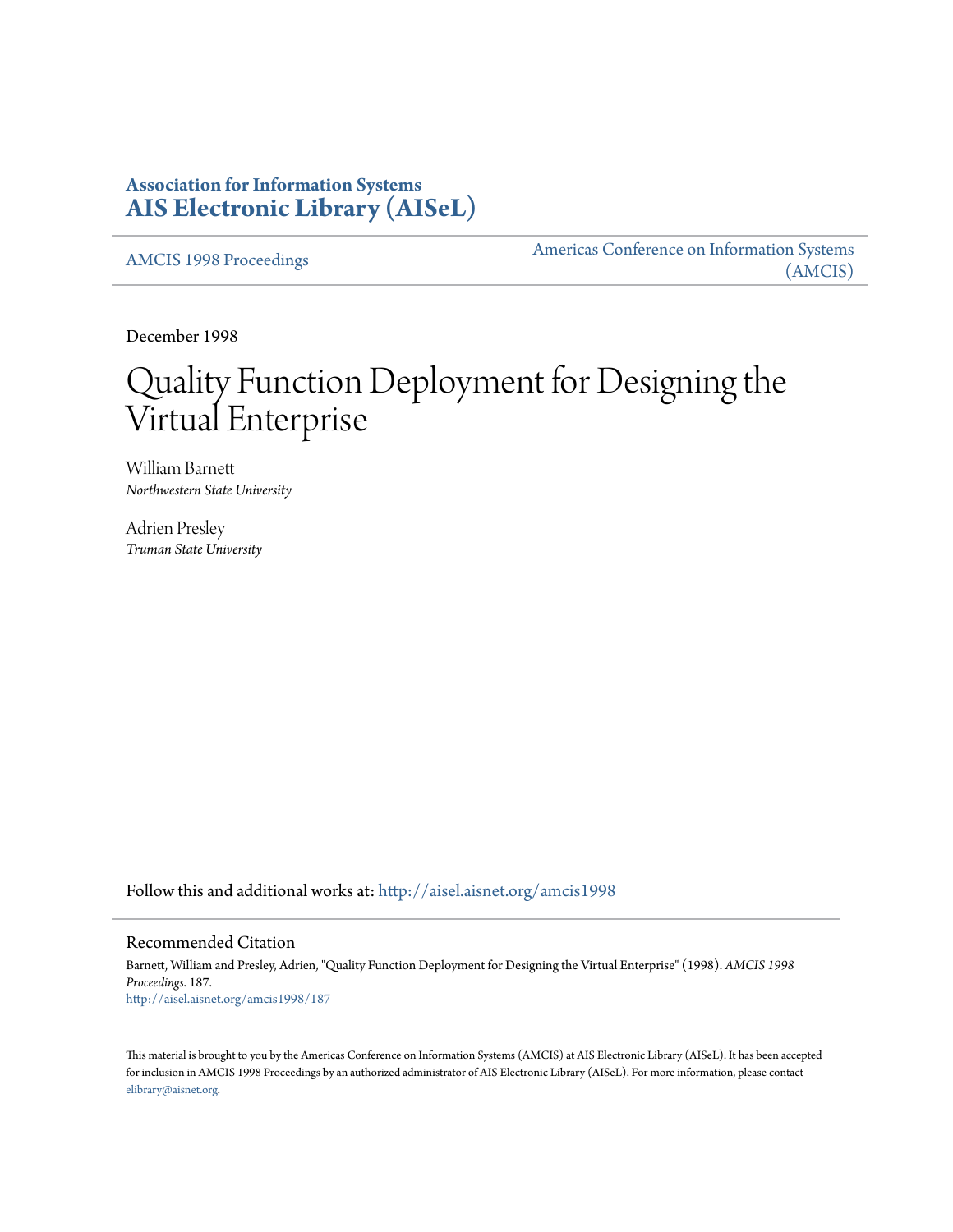## **Quality Function Deployment for Designing the Virtual Enterprise**

#### **William D. Barnett**

College of Business Northwestern State University Natchitoches, LA

### **Adrien Presley** Truman State University Kirksville, MO

#### **Abstract**

*The design of distributed or virtual enterprise organizations is a complex activity requiring the evaluation of process competencies of multiple potential participants. This analysis must also incorporate the functional requirements for the desired product or service as specified by the intended customer. Experience in nondistributed business environments show that failure to meet customer needs can lead to a worsening competitive position. This paper presents a methodology based on quality function deployment design methods for delineating responsibility for process components in a virtual enterprise. A brief description of the design requirements for the virtual enterprise is presented. The methodology defined in this paper provides the link between customer needs and the process competencies provided by participants in the venture.*

#### **Introduction**

Businesses around the world are attempting to position themselves to operate in a highly competitive global economy. To compete, corporations must be able to meet rapidly changing customer demands and competitive circumstances. These business opportunities or threats are often short term and arise suddenly in the competitive environment. A single organization is often not able to develop sufficient internal design or production capabilities to respond effectively within a short period of time. Beyond the need to respond to rapidly arising opportunities, business organizations have also begun off-load activities not deemed critical to their primary mission to strategic partners (Hope and Hope, 1997).

The Agility Forum Virtual Enterprise Reference Model (Goranson, 1995) defines four types of organizations that employ collections of business partners that function as a single business entity. Type 1 refers to the distributed or *virtual enterprise* is a temporary alliance of partner enterprises that each contributes core competencies to take advantage of a specific business opportunity or fend off a market threat. Type 2 also represents a collective business entity, but established on a more permanent basis (Goranson, 1995; Hope and Hope, 1997). These two categories comprise the types of organizations referred to in the literature as virtual enterprise or organization. The remaining two types of virtual organization refer to supplier chains and industry groups, and are outside the scope of the current discussion.

The business processes of the virtual enterprise are formed by incorporating the distinct competencies of each member organization (Barnett and Meade, 1994; Barnett, Presely, Johnson, and Liles, 1994). This configuration effort must identify essential customer requirements and then align the abilities of participant organizations to meet those requirements. This flow of translating customer requirements into component specifications and then evaluating comparable components is reminiscent of manufacturing design. Designers must identify customer requirements for the product, these requirements are translated into part specifications, and finally alternative parts are evaluated for their ability to satisfy customer requirements. In manufacturing, the Quality Function Deployment (QFD) method is used to provide this link between customer requirements and design (Hauser and Clausing, 1988; Sullivan, 1986a).

This paper will explore the application of QFD to the specification and design of a virtual enterprise. This scheme will modify the software QFD method developed by Barnett and Raja (Barnett and Raja, 1995) that emphasizes the identification and evaluation of business process.

#### **Design Issues in the Virtual Enterprise**

The need for a virtual enterprise is derived from special functional requirements that a single enterprise is unable or unwilling to accommodate due to prohibitive costs or time constraints. Successful attainment of the original business goals of the virtual enterprise depends on its ability to align the business processes and practices of partner organization with the functional requirements of the particular opportunity.

By definition, virtual or distributed enterprises are temporary entities of cooperating organizations. Such organizations are assembled from a series of individual business processes contributed by partners in the venture. Each functional aspect involved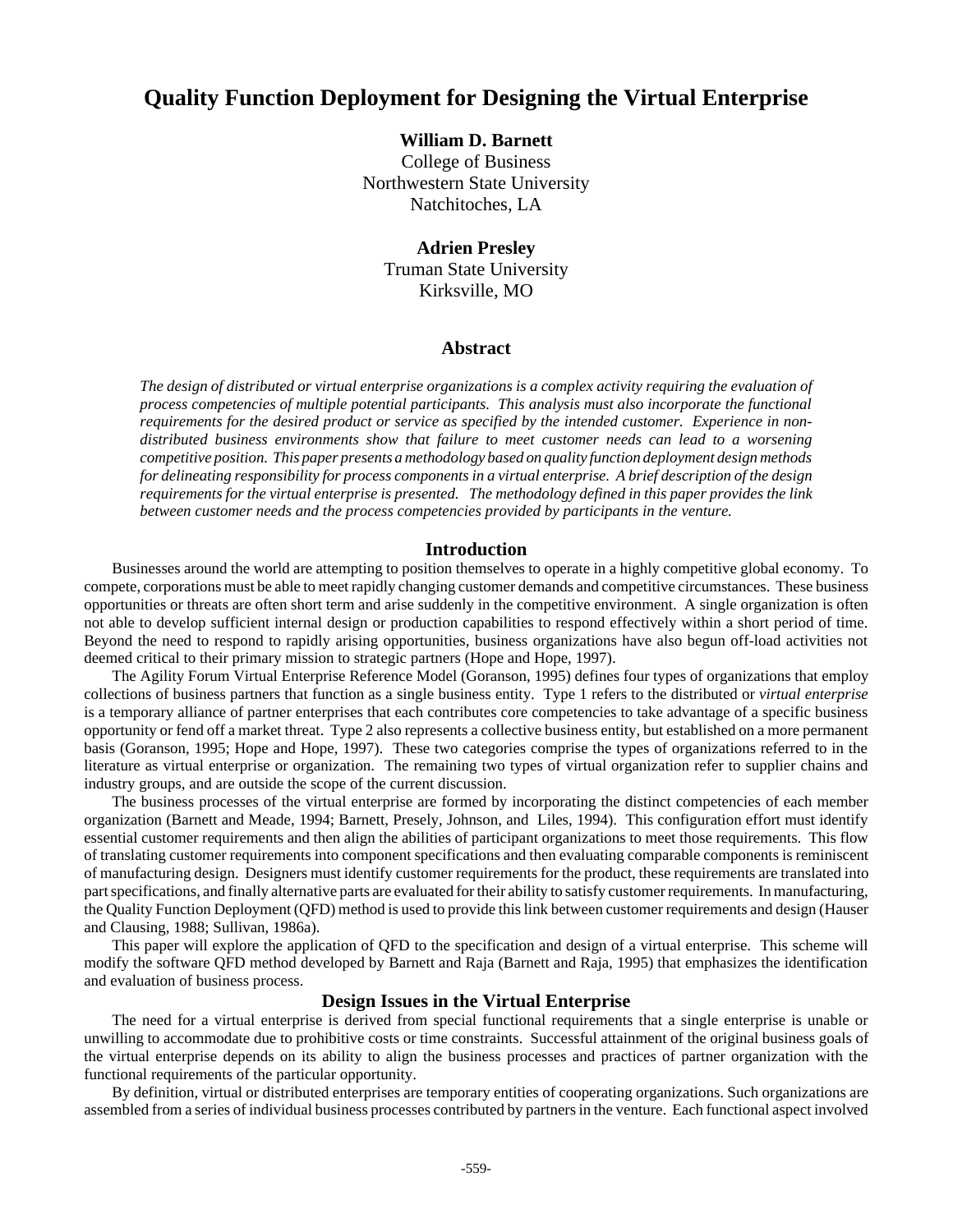in the accomplishment of design, production, distribution and marketing a product may be performed by many different organizations (Barnett and Meade, 1994; Henderson, 1990; Johnston and Lawrence, 1988).

Identification of functional requirements and an evaluation of organizational capabilities are necessary first steps in the formation of a virtual enterprise (Goranson, 1995; Tuttle and Kanter, 1995). Process capabilities must be identified within the pool of potential virtual enterprise participants. The nature of these functional requirements should then become the driving force behind the selection of participant organizations and their degree of involvement.

Organizing around the process capabilities of a number of participant organizations requires the development of specifications that provide for the:

- 1. Identification of essential functionality required to address the target opportunity
- 2. Identification of criteria for selecting the component activities that will be used to meet a particular requirement
- 3. Assigning responsibility for providing required functionality based on capabilities in meeting functional requirements
- 4. Development of performance metrics to guide operations

Activity-Based Costing (ABC) (Tuttle and Kanter, 1995) and simulation modeling (Mahajan, 1995) have been proposed as methods for establishing virtual enterprise specifications. Although these approaches provide a more formal set of methods for defining the virtual enterprise, they fall short in two major areas. First, neither *ABC* nor *simulation modeling* provides formal methods to evaluate customer requirements. The ability to identify and prioritize requirements is critical to the delivery of products and services that completely satisfy customers (Hope and Hope, 1997). These methods also lack a side-by-side comparison of the ability of potential partners to satisfy customer requirements. The QFD design method employed in manufacturing and software engineering provides the quantitative evaluation capabilities provided by an ABC approach along with direct linkage to customer requirements.

#### **Applying QFD to Virtual Enterprise Design**

The QFD method of design supports the translation of functional requirements into component specifications and subsequent evaluation of process capabilities. In QFD, a series of matrices are used to translate customer requirements into specifications that support manufacturing and quality control. Figure 1 shows the general layout of a QFD matrix. On each matrix, the requirement or attributes to be developed are placed on the vertical axis. Each attribute is then prioritized. Along the horizontal axis, mechanisms for enabling the requirements are listed. The contribution of each mechanism to each requirement is then specified in the matrix area. An assessment of each mechanism is developed along the bottom of the matrix. This assessment provides information on the required capability of the mechanism, and this information is used to produce performance metrics. Finally, competing sources of the attribute and their capability information are shown along the right margin of the matrix (Hauser and Clausing, 1988; Sullivan, 1986a).

|            | Implementation<br>Deployments |                           |
|------------|-------------------------------|---------------------------|
| Attributes | Relationship<br>Matrix        | Competitive<br>Assessment |
|            | <b>Objective Measures</b>     |                           |
|            | <b>Technical Assessment</b>   |                           |

#### **Figure 1. QFD Matrix**

Barnett and Raja (1995) have described an extension of the traditional manufacturing QFD approach for use in software engineering. This modified approach directly links customer or stakeholder requirements to supporting business processes, supporting software components necessary to support business processes are then defined. The linkage between customer requirements and business processes established by this method provides the type of formal specification needed to meet the design requirements for the virtual enterprise. This paper proposes to apply the "Customer Deployment" and "Business Process Deployment" (page 34) matrices to the design of a virtual organization. These two matrices provide a formal specification approach that addresses each of the virtual enterprise design requirements. The essential functional attributes are identified in a manner that links customer priorities to the supporting business processes. This type of analysis directly supports the evaluation of organizational capabilities in terms of customer requirements. The

identification of required competencies that an organization does not possess or that are not best in class, is the primary justification for forming a virtual organization (Goranson, 1995; Hope and Hope, 1997; Tuttle and Kanter, 1995). The technical assessment area of the QFD matrix provides guidelines to evaluate potential partners and performance metrics to control the operation of the virtual organization.

#### *Customer Deployment Matrix*

The *Customer Deploymen*t matrix focuses on specifying and prioritizing customer requirements. QFD methods found in the literature traditionally begin with the identification of specific stakeholders and their requirements for a product or service (Bossert, 1991; Hauser and Clausing, 1988; Sullivan, 1986a). Stakeholders (emphasizing potential customer groups) form the